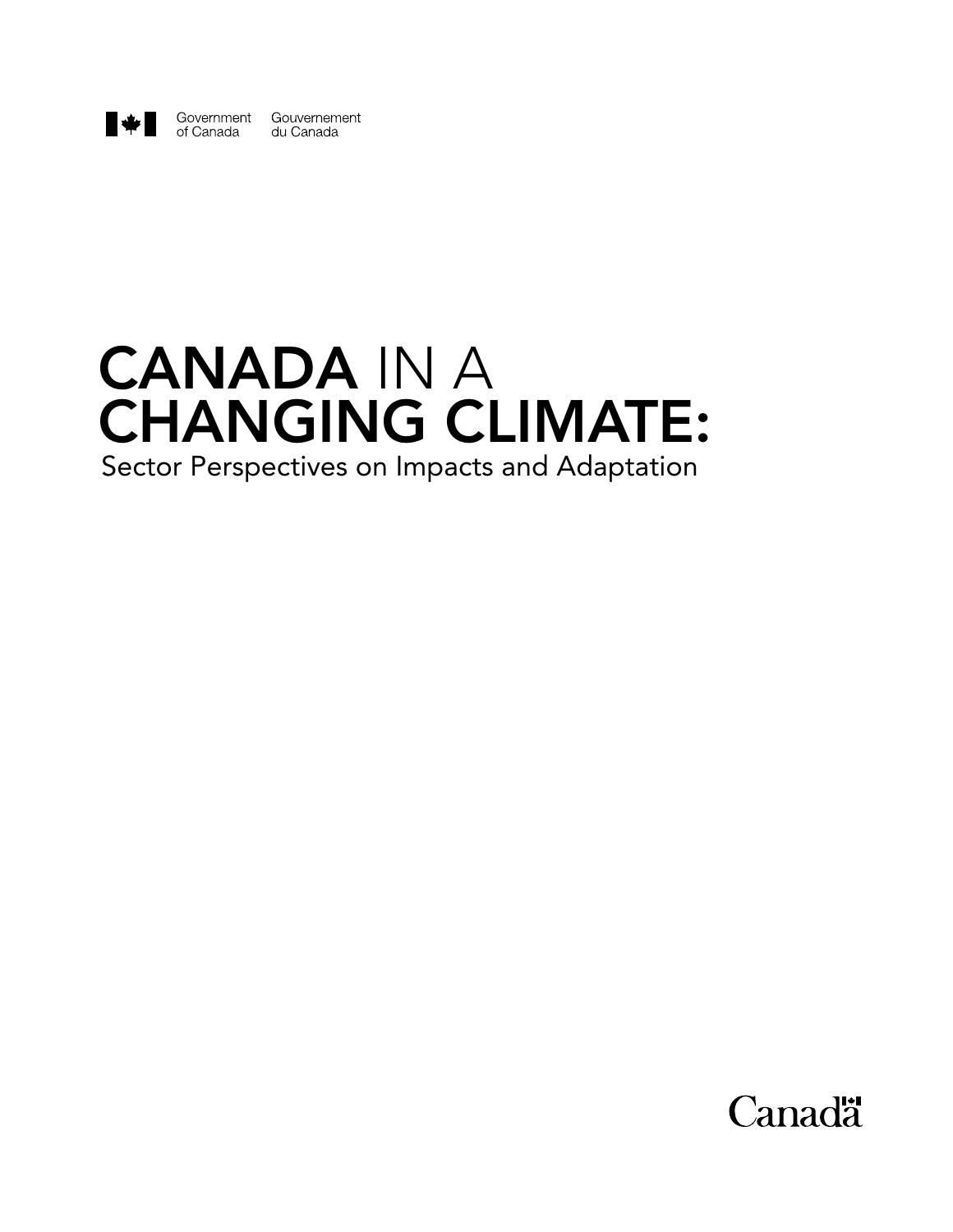Edited by:

## F.J. Warren and D.S. Lemmen

Climate Change Impacts and Adaptation Division Natural Resources Canada

Recommended Citation:

Warren, F.J. and Lemmen, D.S., editors (2014): Canada in a Changing Climate: Sector Perspectives on Impacts and Adaptation; Government of Canada, Ottawa, ON, 286p.

This publication is also available at: <adaptation.nrcan.gc.ca>

*Aussi disponible en français sous le titre :* Vivre avec les changements climatiques au Canada : perspectives des secteurs relatives aux impacts et à l'adaptation

For information regarding reproduction rights, contact Natural Resources Canada at **[copyright.droitdauteur@nrcan-rncan.gc.ca](mailto:copyright.droitdauteur%40nrcan-rncan.gc.ca?subject=).**

Cat. No.: M174-2/2014E (Print) ISBN: 978-1-100-24142-5

Cat. No.: M174-2/2014E-PDF (Online) ISBN: 978-1-100-24143-2

© Her Majesty the Queen in Right of Canada, as represented by the Minister of Natural Resources, 2014